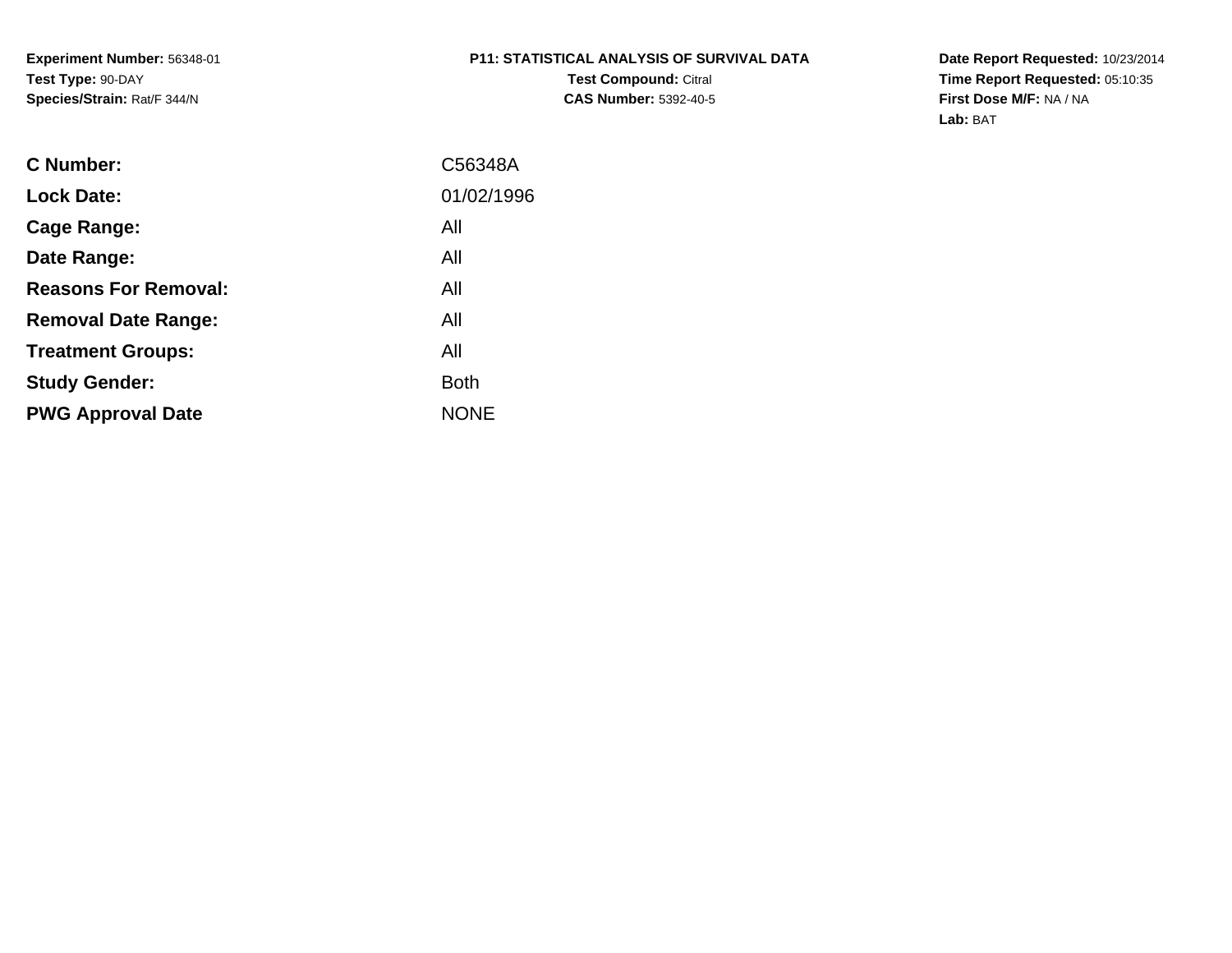**Test Compound:** Citral **CAS Number:** 5392-40-5

**Date Report Requested:** 10/23/2014**Time Report Requested:** 05:10:35**First Dose M/F:** NA / NA**Lab:** BAT

|                               |                     | <b>Male RAT</b><br><b>FIRST TERMINAL SACRIFICE AT 93 DAYS</b> |                    |  |
|-------------------------------|---------------------|---------------------------------------------------------------|--------------------|--|
|                               |                     | INDIVIDUAL SURVIVAL TIMES (DAYS)                              |                    |  |
| <b>DOSE = UNTREAT CONTROL</b> |                     |                                                               |                    |  |
| <b>TOTAL 10</b>               | UNCENSORED DEATHS 0 | CENSORED DEATHS 0                                             | <b>TERMINAL 10</b> |  |
| UNCENSORED DEATH DAYS         |                     |                                                               |                    |  |
| none                          |                     |                                                               |                    |  |
| <b>CENSORED DEATH DAYS</b>    |                     |                                                               |                    |  |
| none                          |                     |                                                               |                    |  |
| <b>DOSE = VEHICLE CONTROL</b> |                     |                                                               |                    |  |
| TOTAL 10                      | UNCENSORED DEATHS 0 | CENSORED DEATHS 0                                             | <b>TERMINAL 10</b> |  |
| <b>UNCENSORED DEATH DAYS</b>  |                     |                                                               |                    |  |
| none                          |                     |                                                               |                    |  |
| <b>CENSORED DEATH DAYS</b>    |                     |                                                               |                    |  |
| none                          |                     |                                                               |                    |  |
| $DOSE = 3900$ PPM             |                     |                                                               |                    |  |
| <b>TOTAL 10</b>               | UNCENSORED DEATHS 0 | CENSORED DEATHS 0                                             | <b>TERMINAL 10</b> |  |
| <b>UNCENSORED DEATH DAYS</b>  |                     |                                                               |                    |  |
| none                          |                     |                                                               |                    |  |
| <b>CENSORED DEATH DAYS</b>    |                     |                                                               |                    |  |
| none                          |                     |                                                               |                    |  |
| $DOSE = 7800$ PPM             |                     |                                                               |                    |  |
| <b>TOTAL 10</b>               | UNCENSORED DEATHS 0 | CENSORED DEATHS 0                                             | <b>TERMINAL 10</b> |  |
| <b>UNCENSORED DEATH DAYS</b>  |                     |                                                               |                    |  |
| none                          |                     |                                                               |                    |  |
| <b>CENSORED DEATH DAYS</b>    |                     |                                                               |                    |  |
| none                          |                     |                                                               |                    |  |

(A) FIRST TERMINAL SACRIFICE

(B) THE FIRST ENTRY IS THE TREND TEST (TARONE, 1975) RESULT. SUBSEQUENT ENTRIES ARE THE RESULTS OF PAIRWISE TESTS (COX, 1972). NEGATIVE TRENDS ARE INDICATED BY "N".

(C) MEAN OF ALL UNCENSORED DEATHS PRIOR TO TERMINAL SACRIFICE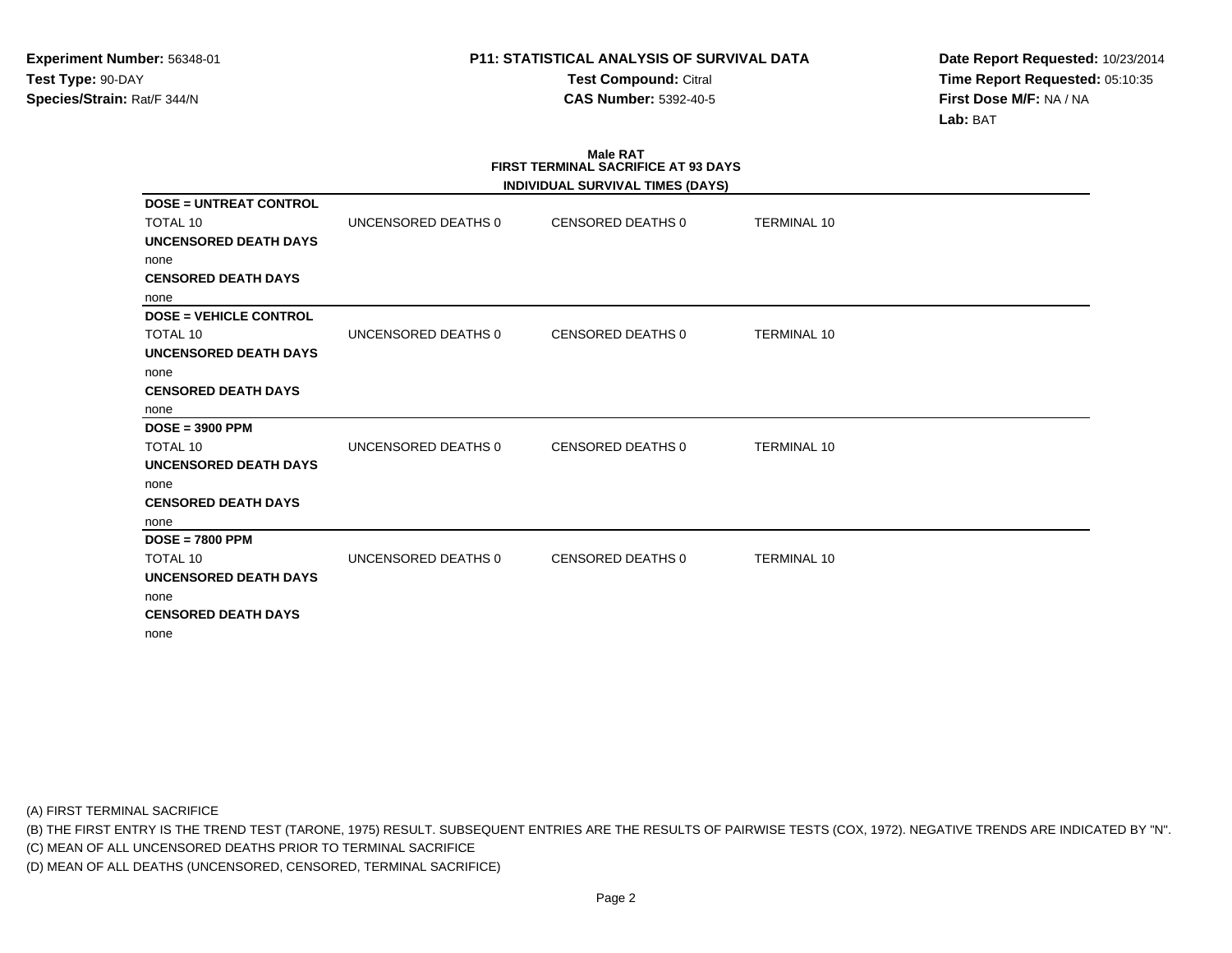**Test Compound:** Citral **CAS Number:** 5392-40-5

**Date Report Requested:** 10/23/2014**Time Report Requested:** 05:10:35**First Dose M/F:** NA / NA**Lab:** BAT

|                            | <b>Male RAT</b><br><b>FIRST TERMINAL SACRIFICE AT 93 DAYS</b> |    |                     |    |    |            |                                  |    |             |  |
|----------------------------|---------------------------------------------------------------|----|---------------------|----|----|------------|----------------------------------|----|-------------|--|
|                            |                                                               |    |                     |    |    |            | INDIVIDUAL SURVIVAL TIMES (DAYS) |    |             |  |
| $DOSE = 15600$             | PPM                                                           |    |                     |    |    |            |                                  |    |             |  |
| TOTAL 10                   |                                                               |    | UNCENSORED DEATHS 0 |    |    |            | CENSORED DEATHS 0                |    | TERMINAL 10 |  |
| UNCENSORED DEATH DAYS      |                                                               |    |                     |    |    |            |                                  |    |             |  |
| none                       |                                                               |    |                     |    |    |            |                                  |    |             |  |
| <b>CENSORED DEATH DAYS</b> |                                                               |    |                     |    |    |            |                                  |    |             |  |
| none                       |                                                               |    |                     |    |    |            |                                  |    |             |  |
| $DOSE = 31300$             | PPM                                                           |    |                     |    |    |            |                                  |    |             |  |
| TOTAL 10                   | UNCENSORED DEATHS 10<br>CENSORED DEATHS 0                     |    |                     |    |    | TERMINAL 0 |                                  |    |             |  |
| UNCENSORED DEATH DAYS      |                                                               |    |                     |    |    |            |                                  |    |             |  |
| 10                         | 10                                                            | 10 | 10                  | 10 | 10 | 10         | 10                               | 10 | 10          |  |
| <b>CENSORED DEATH DAYS</b> |                                                               |    |                     |    |    |            |                                  |    |             |  |
| none                       |                                                               |    |                     |    |    |            |                                  |    |             |  |

(A) FIRST TERMINAL SACRIFICE

(B) THE FIRST ENTRY IS THE TREND TEST (TARONE, 1975) RESULT. SUBSEQUENT ENTRIES ARE THE RESULTS OF PAIRWISE TESTS (COX, 1972). NEGATIVE TRENDS ARE INDICATED BY "N".

(C) MEAN OF ALL UNCENSORED DEATHS PRIOR TO TERMINAL SACRIFICE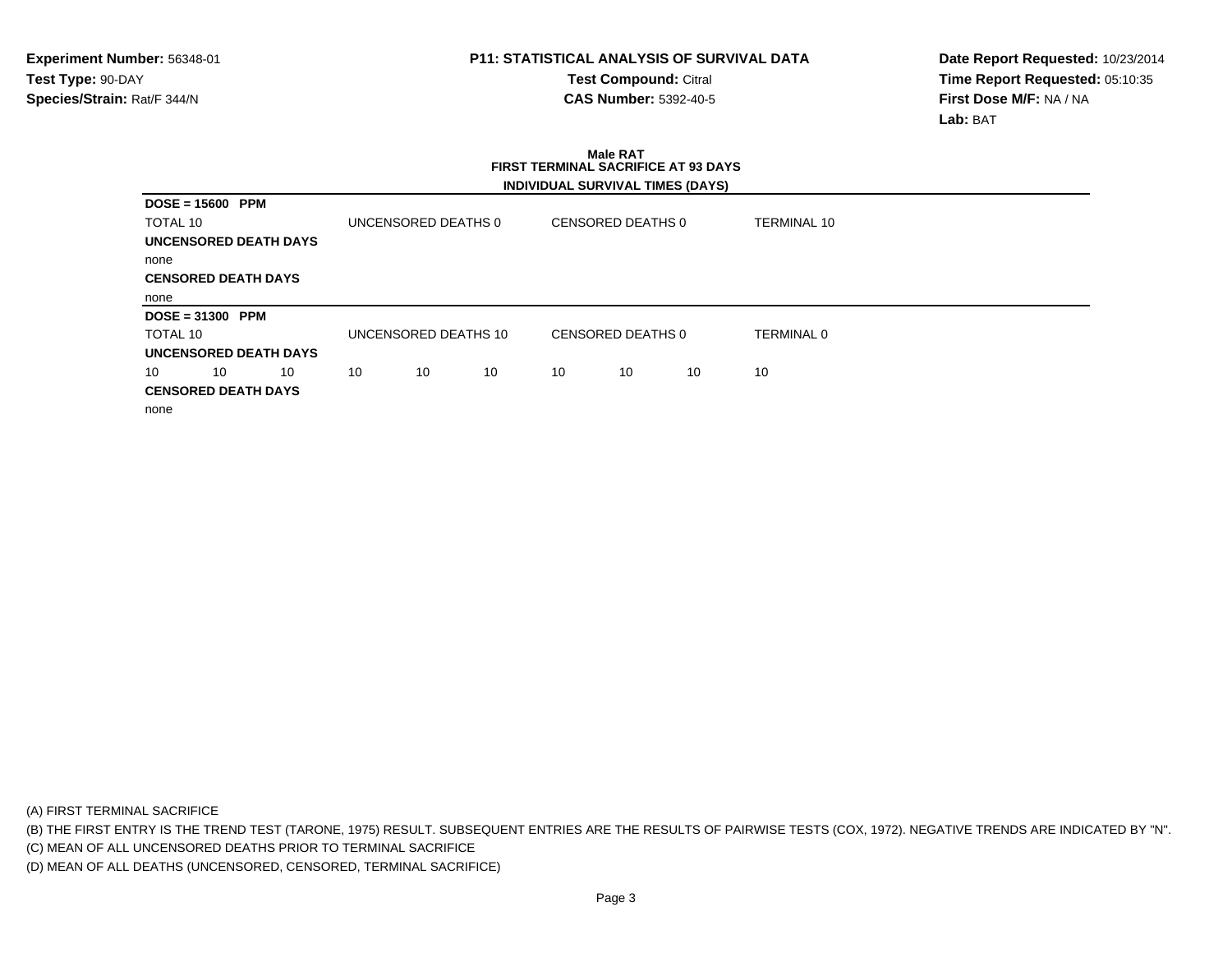# **P11: STATISTICAL ANALYSIS OF SURVIVAL DATATest Compound:** Citral

**CAS Number:** 5392-40-5

**Date Report Requested:** 10/23/2014**Time Report Requested:** 05:10:35**First Dose M/F:** NA / NA**Lab:** BAT

### **Male RATFIRST TERMINAL SACRIFICE AT 93 DAYS**

### **KAPLAN-MEIER SURVIVAL PROBABILITY ESTIMATES (%)**

| 10<br>20<br>93(A)<br>30<br>90<br>50<br>60<br>80<br>40<br>70<br>100.0<br>UNTREAT CONTROL<br>100.0<br>100.0<br>100.0<br>100.0<br>100.0<br>100.0<br>100.0<br>100.0<br>100.0<br><b>VEHICLE CONTROL</b><br>100.0<br>100.0<br>100.0<br>100.0<br>100.0<br>100.0<br>100.0<br>100.0<br>100.0<br>100.0 |
|----------------------------------------------------------------------------------------------------------------------------------------------------------------------------------------------------------------------------------------------------------------------------------------------|
|                                                                                                                                                                                                                                                                                              |
|                                                                                                                                                                                                                                                                                              |
|                                                                                                                                                                                                                                                                                              |
| 3900 PPM<br>100.0<br>100.0<br>100.0<br>100.0<br>100.0<br>100.0<br>100.0<br>100.0<br>100.0<br>100.0                                                                                                                                                                                           |
| 7800 PPM<br>100.0<br>100.0<br>100.0<br>100.0<br>100.0<br>100.0<br>100.0<br>100.0<br>100.0<br>100.0                                                                                                                                                                                           |
| 15600 PPM<br>100.0<br>100.0<br>100.0<br>100.0<br>100.0<br>100.0<br>100.0<br>100.0<br>100.0<br>100.0                                                                                                                                                                                          |
| 31300 PPM<br>0.0<br>0.0<br>0.0<br>0.0<br>0.0<br>0.0<br>0.0<br>0.0<br>0.0<br>0.0                                                                                                                                                                                                              |

(A) FIRST TERMINAL SACRIFICE

(B) THE FIRST ENTRY IS THE TREND TEST (TARONE, 1975) RESULT. SUBSEQUENT ENTRIES ARE THE RESULTS OF PAIRWISE TESTS (COX, 1972). NEGATIVE TRENDS ARE INDICATED BY "N".

(C) MEAN OF ALL UNCENSORED DEATHS PRIOR TO TERMINAL SACRIFICE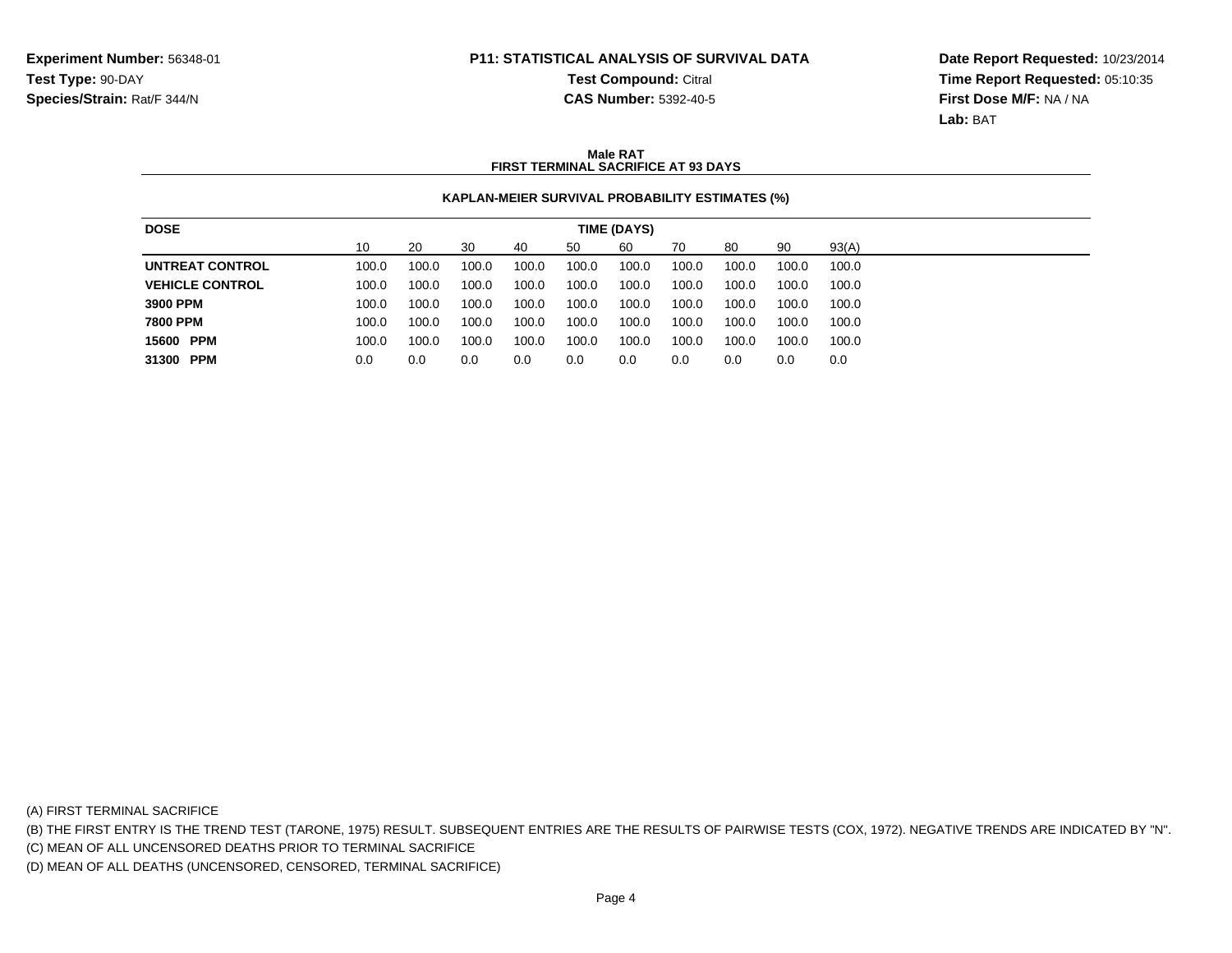**Test Compound:** Citral **CAS Number:** 5392-40-5

**Date Report Requested:** 10/23/2014**Time Report Requested:** 05:10:35**First Dose M/F:** NA / NA**Lab:** BAT

#### **Male RATFIRST TERMINAL SACRIFICE AT 93 DAYS**

### **SURVIVAL SUMMARY STATISTICS**

| 7800 PPM<br>100.0% |
|--------------------|
|                    |
|                    |
|                    |
| $\cdots$           |
|                    |
|                    |
|                    |
| 93.0               |
| (0.0)              |
|                    |

(A) FIRST TERMINAL SACRIFICE

(B) THE FIRST ENTRY IS THE TREND TEST (TARONE, 1975) RESULT. SUBSEQUENT ENTRIES ARE THE RESULTS OF PAIRWISE TESTS (COX, 1972). NEGATIVE TRENDS ARE INDICATED BY "N".

(C) MEAN OF ALL UNCENSORED DEATHS PRIOR TO TERMINAL SACRIFICE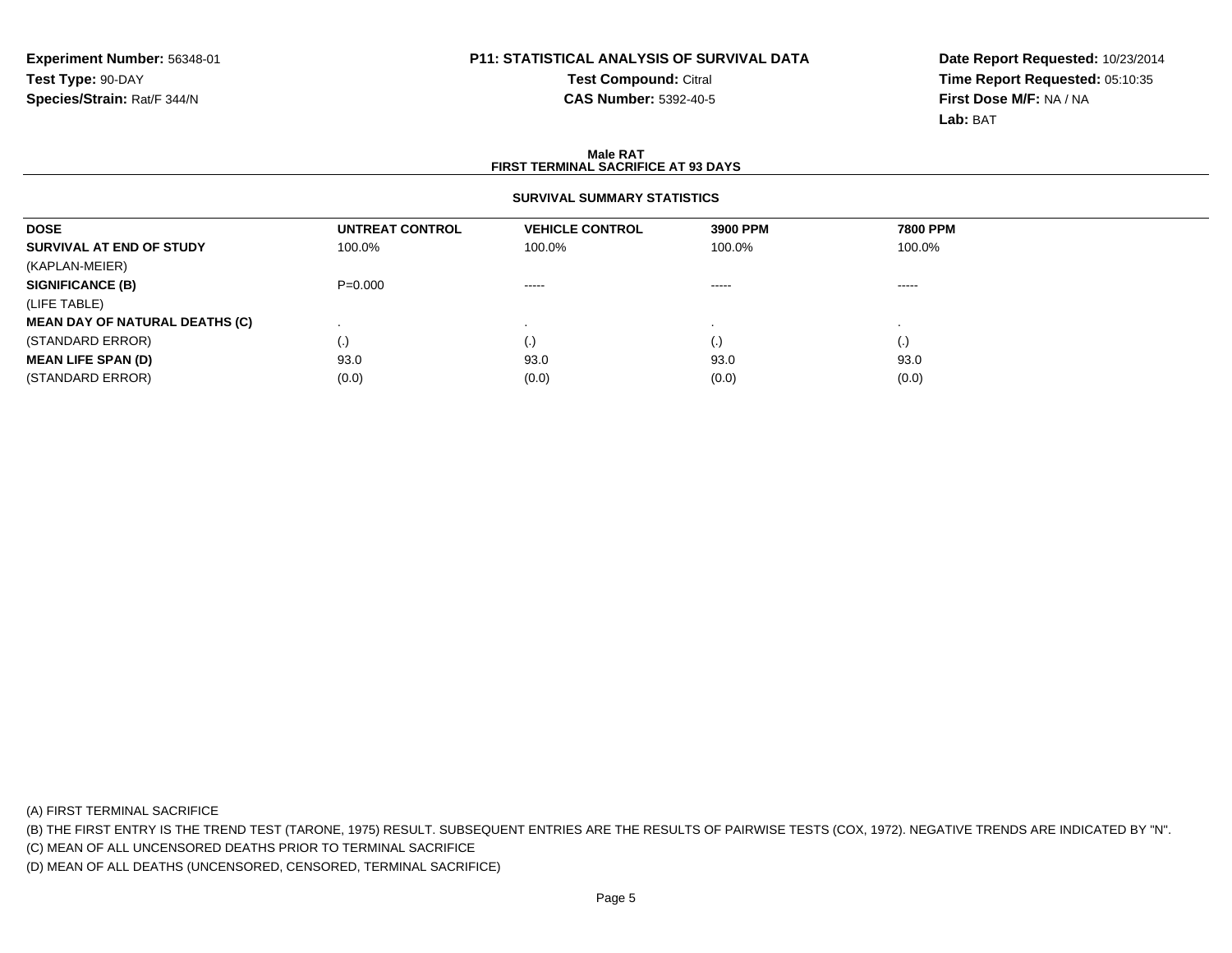**Test Compound:** Citral **CAS Number:** 5392-40-5

**Date Report Requested:** 10/23/2014**Time Report Requested:** 05:10:35**First Dose M/F:** NA / NA**Lab:** BAT

#### **Male RAT FIRST TERMINAL SACRIFICE AT 93 DAYSSURVIVAL SUMMARY STATISTICSDOSE 15600 PPM 31300 PPM SURVIVAL AT END OF STUDY** 100.0% $\%$  0.0% (KAPLAN-MEIER)**SIGNIFICANCE (B)** ----- P=0.000(LIFE TABLE) **MEAN DAY OF NATURAL DEATHS (C)**) and the contract of  $\sim$  10.0  $\sim$ (STANDARD ERROR) $\qquad \qquad (\text{.})$  (0) **MEAN LIFE SPAN (D)** 93.0 10.0 (STANDARD ERROR) $(0.0)$  (0.0)

(A) FIRST TERMINAL SACRIFICE

(B) THE FIRST ENTRY IS THE TREND TEST (TARONE, 1975) RESULT. SUBSEQUENT ENTRIES ARE THE RESULTS OF PAIRWISE TESTS (COX, 1972). NEGATIVE TRENDS ARE INDICATED BY "N".

(C) MEAN OF ALL UNCENSORED DEATHS PRIOR TO TERMINAL SACRIFICE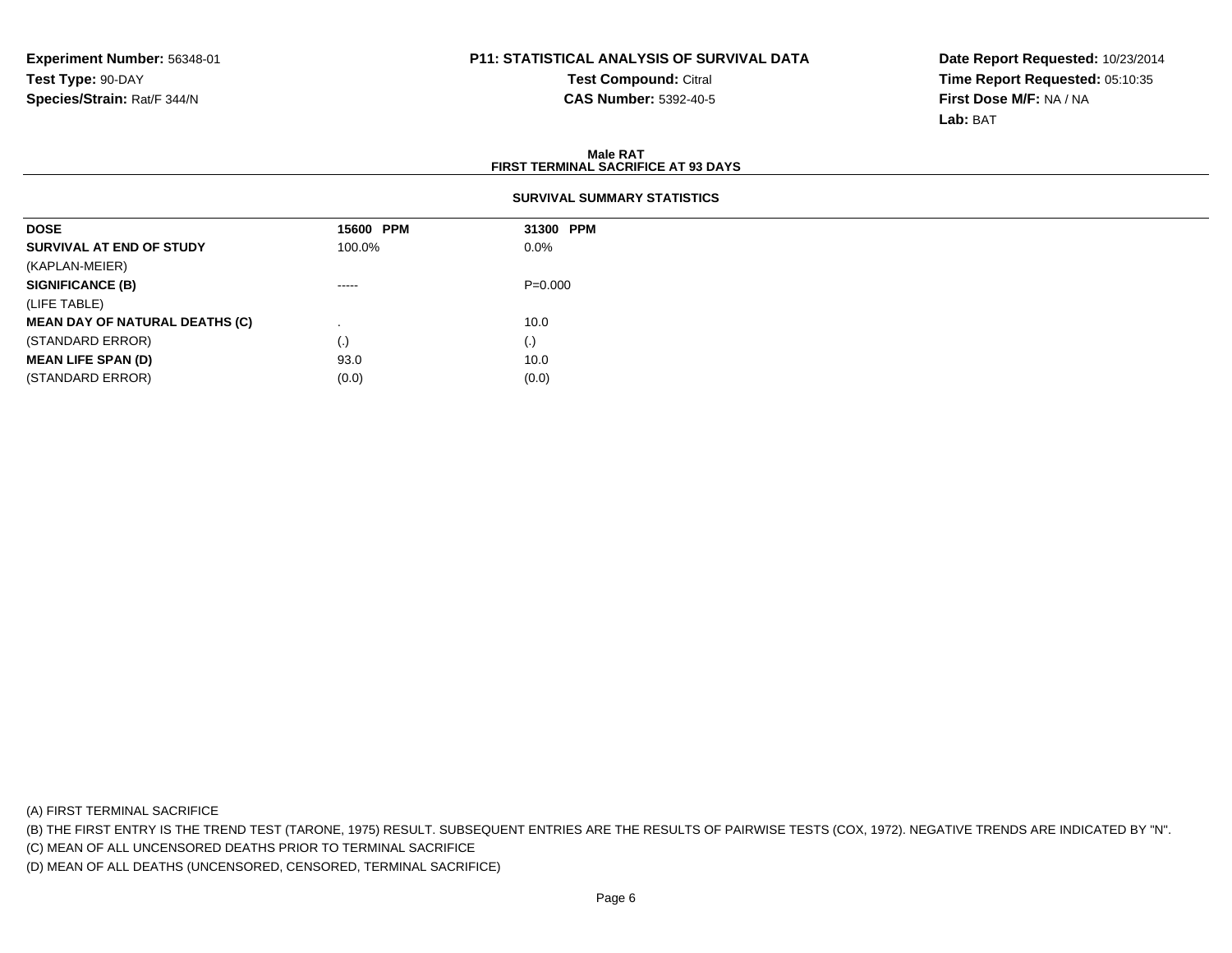**Test Compound:** Citral **CAS Number:** 5392-40-5

**Date Report Requested:** 10/23/2014**Time Report Requested:** 05:10:35**First Dose M/F:** NA / NA**Lab:** BAT

|                               |                     | <b>Female RAT</b><br><b>FIRST TERMINAL SACRIFICE AT 93 DAYS</b><br><b>INDIVIDUAL SURVIVAL TIMES (DAYS)</b> |                    |  |
|-------------------------------|---------------------|------------------------------------------------------------------------------------------------------------|--------------------|--|
| <b>DOSE = UNTREAT CONTROL</b> |                     |                                                                                                            |                    |  |
| TOTAL 10                      | UNCENSORED DEATHS 0 | CENSORED DEATHS 0                                                                                          | <b>TERMINAL 10</b> |  |
| <b>UNCENSORED DEATH DAYS</b>  |                     |                                                                                                            |                    |  |
| none                          |                     |                                                                                                            |                    |  |
| <b>CENSORED DEATH DAYS</b>    |                     |                                                                                                            |                    |  |
| none                          |                     |                                                                                                            |                    |  |
| <b>DOSE = VEHICLE CONTROL</b> |                     |                                                                                                            |                    |  |
| <b>TOTAL 10</b>               | UNCENSORED DEATHS 0 | CENSORED DEATHS 0                                                                                          | <b>TERMINAL 10</b> |  |
| <b>UNCENSORED DEATH DAYS</b>  |                     |                                                                                                            |                    |  |
| none                          |                     |                                                                                                            |                    |  |
| <b>CENSORED DEATH DAYS</b>    |                     |                                                                                                            |                    |  |
| none                          |                     |                                                                                                            |                    |  |
| $DOSE = 3900$ PPM             |                     |                                                                                                            |                    |  |
| TOTAL 10                      | UNCENSORED DEATHS 0 | CENSORED DEATHS 0                                                                                          | <b>TERMINAL 10</b> |  |
| <b>UNCENSORED DEATH DAYS</b>  |                     |                                                                                                            |                    |  |
| none                          |                     |                                                                                                            |                    |  |
| <b>CENSORED DEATH DAYS</b>    |                     |                                                                                                            |                    |  |
| none                          |                     |                                                                                                            |                    |  |
| $DOSE = 7800$ PPM             |                     |                                                                                                            |                    |  |
| TOTAL 10                      | UNCENSORED DEATHS 0 | CENSORED DEATHS 0                                                                                          | <b>TERMINAL 10</b> |  |
| <b>UNCENSORED DEATH DAYS</b>  |                     |                                                                                                            |                    |  |
| none                          |                     |                                                                                                            |                    |  |
| <b>CENSORED DEATH DAYS</b>    |                     |                                                                                                            |                    |  |
| none                          |                     |                                                                                                            |                    |  |

(A) FIRST TERMINAL SACRIFICE

(B) THE FIRST ENTRY IS THE TREND TEST (TARONE, 1975) RESULT. SUBSEQUENT ENTRIES ARE THE RESULTS OF PAIRWISE TESTS (COX, 1972). NEGATIVE TRENDS ARE INDICATED BY "N".

(C) MEAN OF ALL UNCENSORED DEATHS PRIOR TO TERMINAL SACRIFICE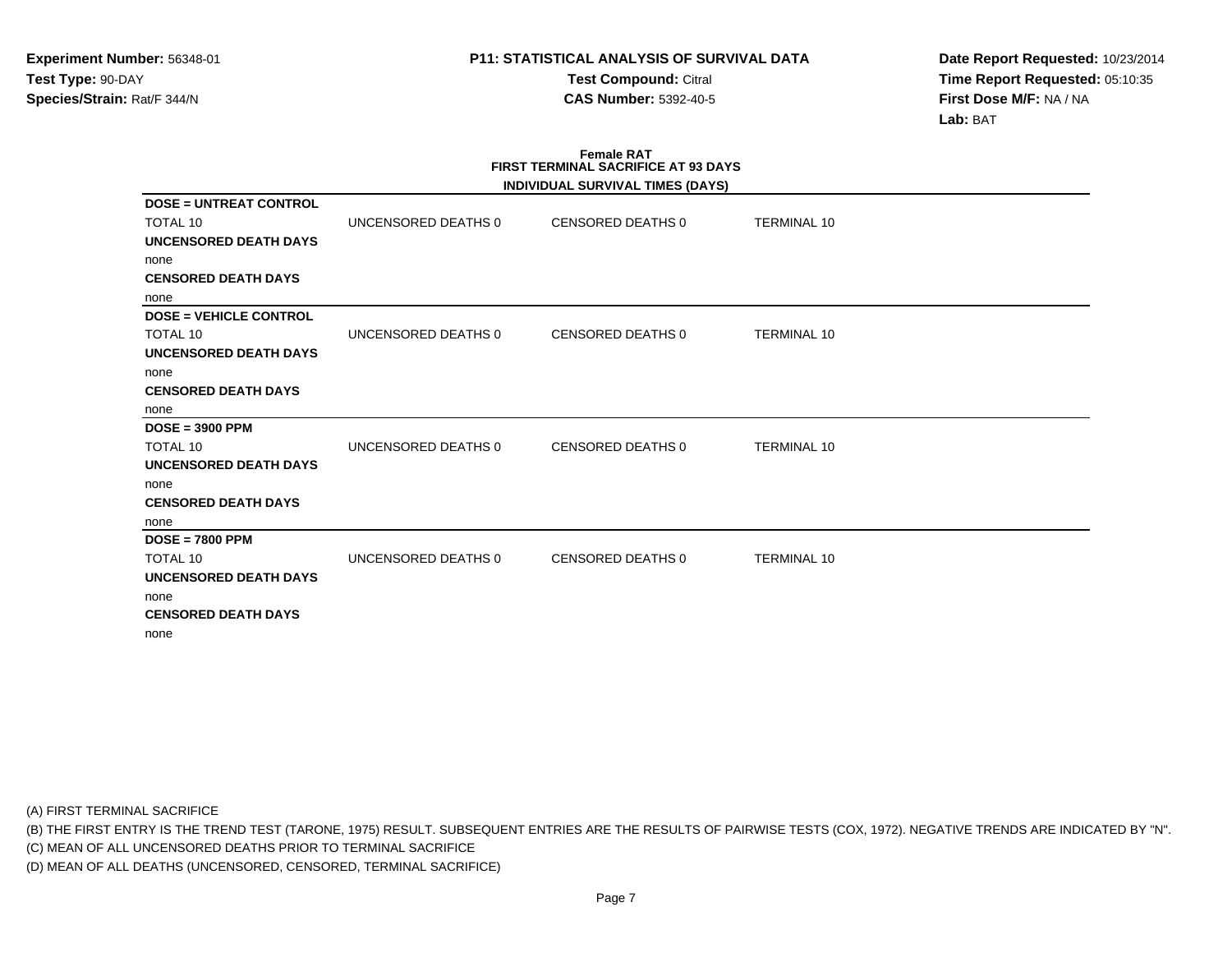**Test Compound:** Citral **CAS Number:** 5392-40-5

**Date Report Requested:** 10/23/2014**Time Report Requested:** 05:10:35**First Dose M/F:** NA / NA**Lab:** BAT

|                              | <b>Female RAT</b><br><b>FIRST TERMINAL SACRIFICE AT 93 DAYS</b> |                              |   |                      |   |   |                                  |   |                    |  |
|------------------------------|-----------------------------------------------------------------|------------------------------|---|----------------------|---|---|----------------------------------|---|--------------------|--|
|                              |                                                                 |                              |   |                      |   |   | INDIVIDUAL SURVIVAL TIMES (DAYS) |   |                    |  |
|                              | $DOSE = 15600$ PPM                                              |                              |   |                      |   |   |                                  |   |                    |  |
| TOTAL 10                     |                                                                 |                              |   | UNCENSORED DEATHS 0  |   |   | CENSORED DEATHS 0                |   | <b>TERMINAL 10</b> |  |
| <b>UNCENSORED DEATH DAYS</b> |                                                                 |                              |   |                      |   |   |                                  |   |                    |  |
| none                         |                                                                 |                              |   |                      |   |   |                                  |   |                    |  |
|                              | <b>CENSORED DEATH DAYS</b>                                      |                              |   |                      |   |   |                                  |   |                    |  |
| none                         |                                                                 |                              |   |                      |   |   |                                  |   |                    |  |
|                              | $DOSE = 31300$ PPM                                              |                              |   |                      |   |   |                                  |   |                    |  |
| TOTAL 10                     |                                                                 |                              |   | UNCENSORED DEATHS 10 |   |   | CENSORED DEATHS 0                |   | <b>TERMINAL 0</b>  |  |
|                              |                                                                 | <b>UNCENSORED DEATH DAYS</b> |   |                      |   |   |                                  |   |                    |  |
| 9                            | 9                                                               | 9                            | 9 | 9                    | 9 | 9 | 9                                | 9 | 9                  |  |
|                              | <b>CENSORED DEATH DAYS</b>                                      |                              |   |                      |   |   |                                  |   |                    |  |
| none                         |                                                                 |                              |   |                      |   |   |                                  |   |                    |  |

(A) FIRST TERMINAL SACRIFICE

(B) THE FIRST ENTRY IS THE TREND TEST (TARONE, 1975) RESULT. SUBSEQUENT ENTRIES ARE THE RESULTS OF PAIRWISE TESTS (COX, 1972). NEGATIVE TRENDS ARE INDICATED BY "N".

(C) MEAN OF ALL UNCENSORED DEATHS PRIOR TO TERMINAL SACRIFICE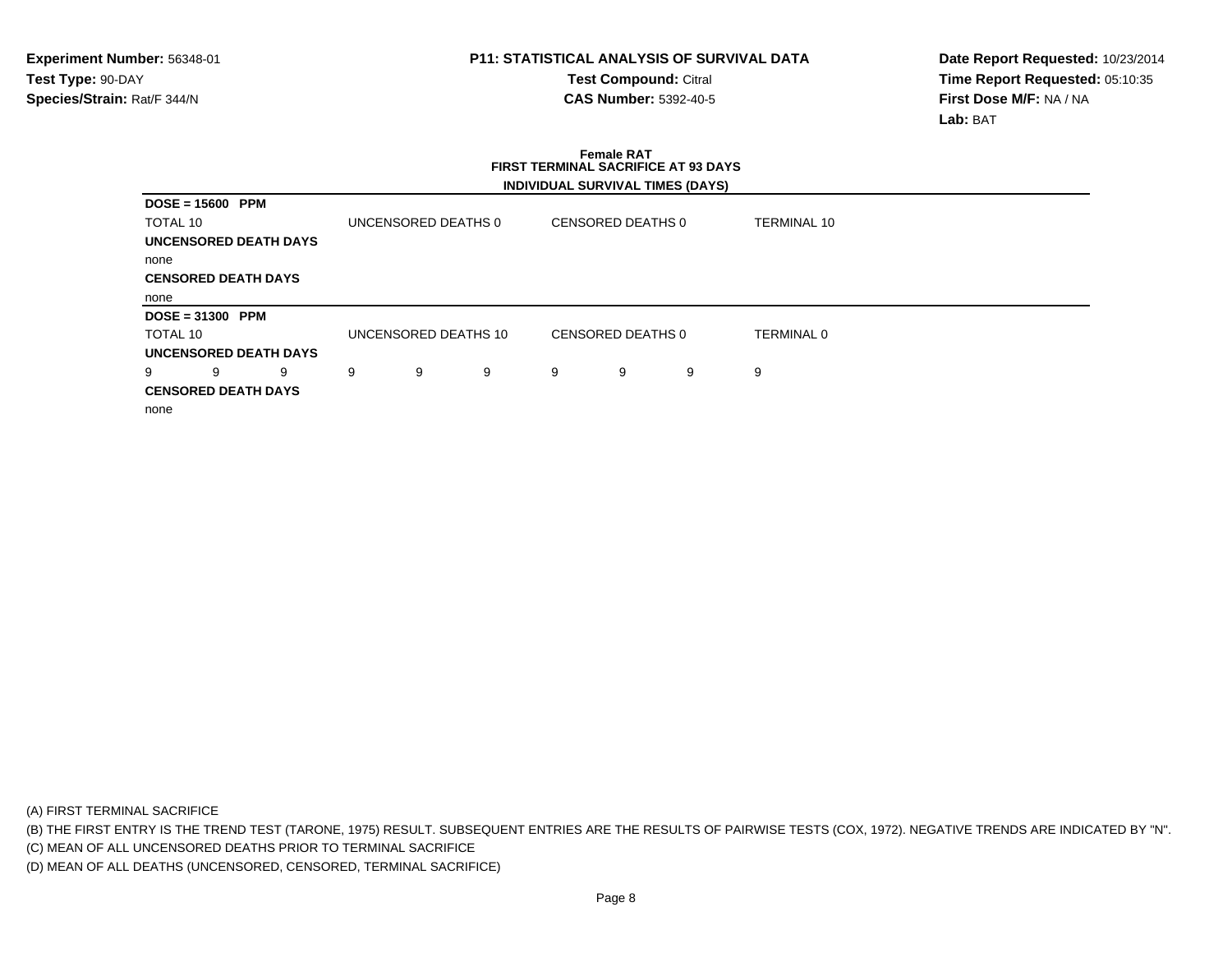# **P11: STATISTICAL ANALYSIS OF SURVIVAL DATATest Compound:** Citral

**CAS Number:** 5392-40-5

**Date Report Requested:** 10/23/2014**Time Report Requested:** 05:10:35**First Dose M/F:** NA / NA**Lab:** BAT

### **Female RATFIRST TERMINAL SACRIFICE AT 93 DAYS**

### **KAPLAN-MEIER SURVIVAL PROBABILITY ESTIMATES (%)**

| <b>DOSE</b>            |       |       |       |       |       | TIME (DAYS) |       |       |       |       |
|------------------------|-------|-------|-------|-------|-------|-------------|-------|-------|-------|-------|
|                        | 10    | 20    | 30    | 40    | 50    | 60          | 70    | 80    | 90    | 93(A) |
|                        |       |       |       |       |       |             |       |       |       |       |
| <b>UNTREAT CONTROL</b> | 100.0 | 100.0 | 100.0 | 100.0 | 100.0 | 100.0       | 100.0 | 100.0 | 100.0 | 100.0 |
| <b>VEHICLE CONTROL</b> | 100.0 | 100.0 | 100.0 | 100.0 | 100.0 | 100.0       | 100.0 | 100.0 | 100.0 | 100.0 |
| 3900 PPM               | 100.0 | 100.0 | 100.0 | 100.0 | 100.0 | 100.0       | 100.0 | 100.0 | 100.0 | 100.0 |
| 7800 PPM               | 100.0 | 100.0 | 100.0 | 100.0 | 100.0 | 100.0       | 100.0 | 100.0 | 100.0 | 100.0 |
| 15600 PPM              | 100.0 | 100.0 | 100.0 | 100.0 | 100.0 | 100.0       | 100.0 | 100.0 | 100.0 | 100.0 |
| 31300 PPM              | 0.0   | 0.0   | 0.0   | 0.0   | 0.0   | 0.0         | 0.0   | 0.0   | 0.0   | 0.0   |
|                        |       |       |       |       |       |             |       |       |       |       |

(A) FIRST TERMINAL SACRIFICE

(B) THE FIRST ENTRY IS THE TREND TEST (TARONE, 1975) RESULT. SUBSEQUENT ENTRIES ARE THE RESULTS OF PAIRWISE TESTS (COX, 1972). NEGATIVE TRENDS ARE INDICATED BY "N".

(C) MEAN OF ALL UNCENSORED DEATHS PRIOR TO TERMINAL SACRIFICE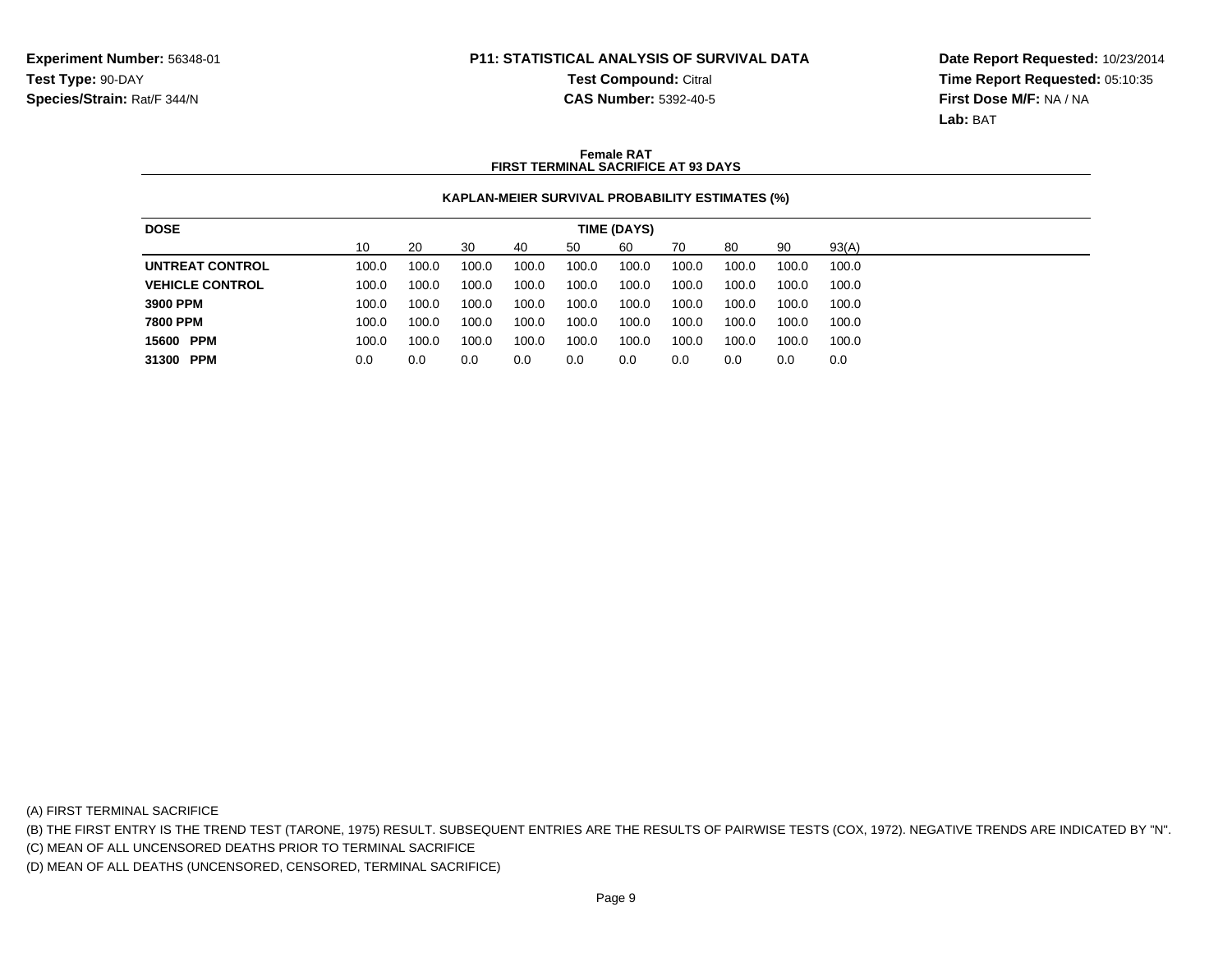**Test Compound:** Citral **CAS Number:** 5392-40-5

**Date Report Requested:** 10/23/2014**Time Report Requested:** 05:10:35**First Dose M/F:** NA / NA**Lab:** BAT

#### **Female RATFIRST TERMINAL SACRIFICE AT 93 DAYS**

### **SURVIVAL SUMMARY STATISTICS**

| <b>DOSE</b>                           | UNTREAT CONTROL | <b>VEHICLE CONTROL</b> | 3900 PPM | <b>7800 PPM</b>    |  |
|---------------------------------------|-----------------|------------------------|----------|--------------------|--|
| SURVIVAL AT END OF STUDY              | 100.0%          | 100.0%                 | 100.0%   | 100.0%             |  |
| (KAPLAN-MEIER)                        |                 |                        |          |                    |  |
| <b>SIGNIFICANCE (B)</b>               | $P = 0.000$     | $\cdots$               | $\cdots$ | $\cdots$           |  |
| (LIFE TABLE)                          |                 |                        |          |                    |  |
| <b>MEAN DAY OF NATURAL DEATHS (C)</b> |                 |                        |          |                    |  |
| (STANDARD ERROR)                      | (.)             | $\cdot$                | (.)      | $\left( . \right)$ |  |
| <b>MEAN LIFE SPAN (D)</b>             | 93.0            | 93.0                   | 93.0     | 93.0               |  |
| (STANDARD ERROR)                      | (0.0)           | (0.0)                  | (0.0)    | (0.0)              |  |

(A) FIRST TERMINAL SACRIFICE

(B) THE FIRST ENTRY IS THE TREND TEST (TARONE, 1975) RESULT. SUBSEQUENT ENTRIES ARE THE RESULTS OF PAIRWISE TESTS (COX, 1972). NEGATIVE TRENDS ARE INDICATED BY "N".

(C) MEAN OF ALL UNCENSORED DEATHS PRIOR TO TERMINAL SACRIFICE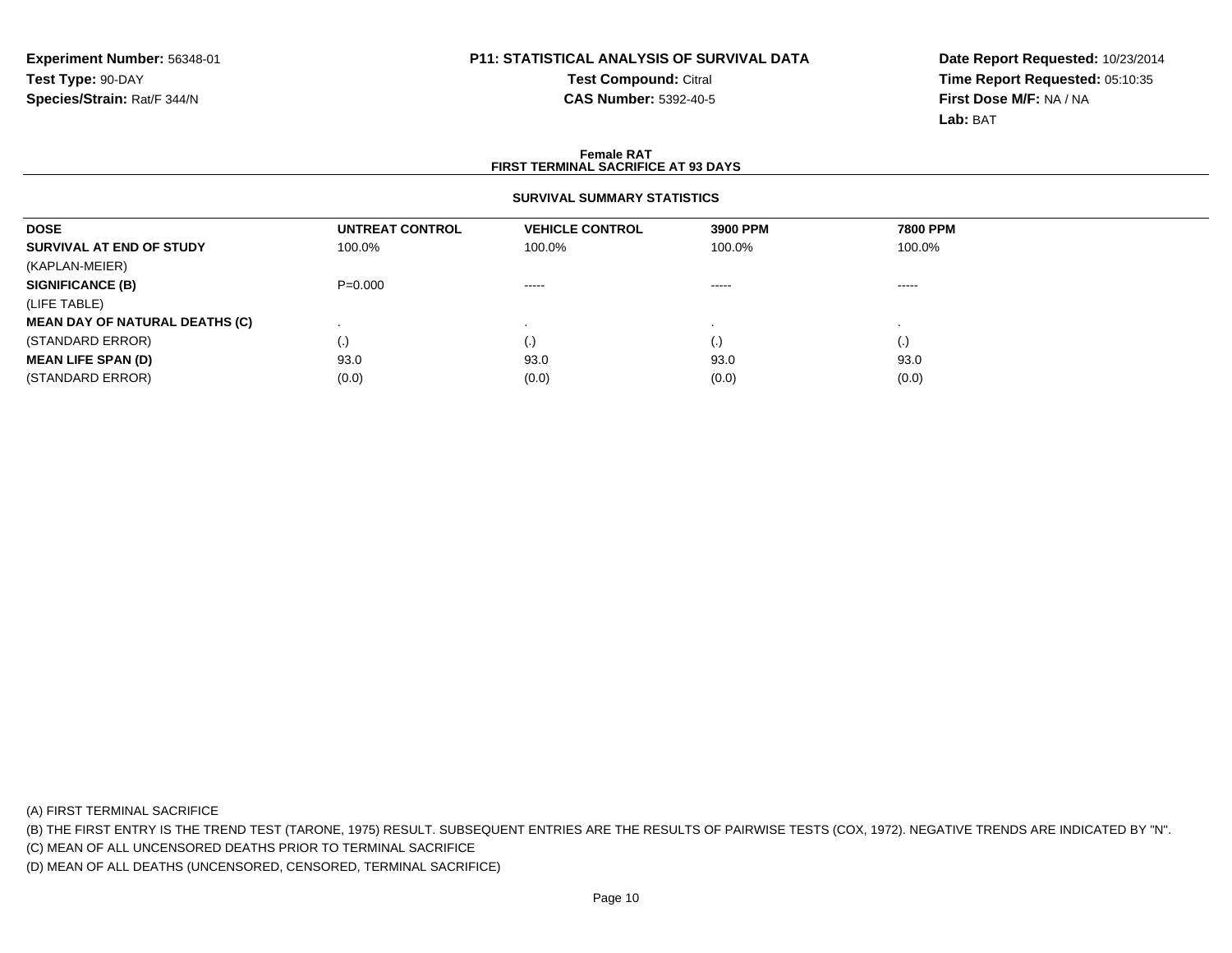**Test Compound:** Citral **CAS Number:** 5392-40-5

**Date Report Requested:** 10/23/2014**Time Report Requested:** 05:10:35**First Dose M/F:** NA / NA**Lab:** BAT

#### **Female RAT FIRST TERMINAL SACRIFICE AT 93 DAYSSURVIVAL SUMMARY STATISTICSDOSE 15600 PPM 31300 PPM SURVIVAL AT END OF STUDY** 100.0% $\%$  0.0% (KAPLAN-MEIER)**SIGNIFICANCE (B)** ----- P=0.000(LIFE TABLE) **MEAN DAY OF NATURAL DEATHS (C)**) and the set of  $\sim$  9.0  $\sim$  $\left( .\right)$ (STANDARD ERROR) $\qquad \qquad (\text{.})$  (0) **MEAN LIFE SPAN (D)** 93.0 9.0 (STANDARD ERROR)

(A) FIRST TERMINAL SACRIFICE

(B) THE FIRST ENTRY IS THE TREND TEST (TARONE, 1975) RESULT. SUBSEQUENT ENTRIES ARE THE RESULTS OF PAIRWISE TESTS (COX, 1972). NEGATIVE TRENDS ARE INDICATED BY "N".

(C) MEAN OF ALL UNCENSORED DEATHS PRIOR TO TERMINAL SACRIFICE

(D) MEAN OF ALL DEATHS (UNCENSORED, CENSORED, TERMINAL SACRIFICE)

 $(0.0)$  (0.0)